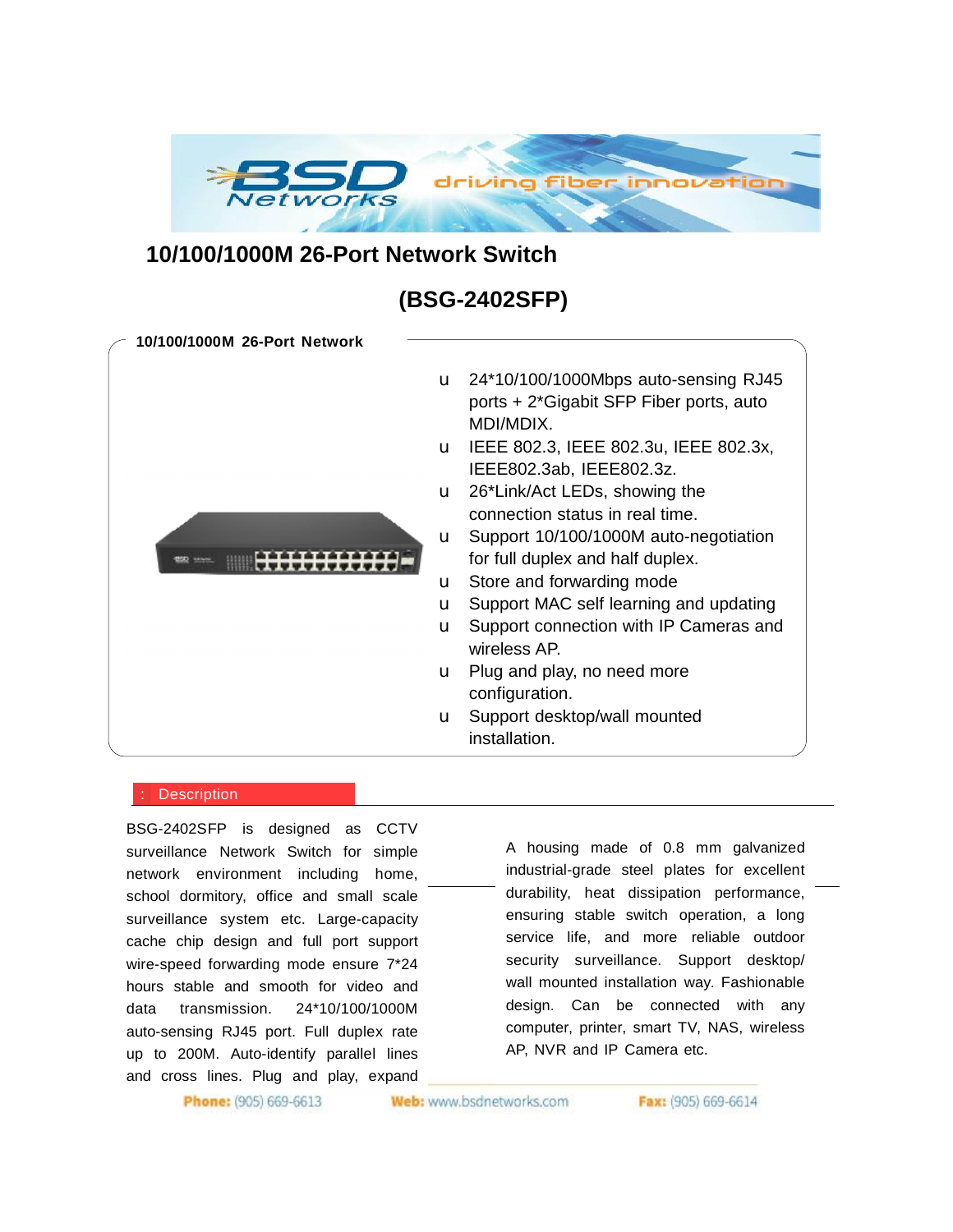

| <b>Product Name</b>                          | 26-Port 10/100/1000M Network Switch                                                       |
|----------------------------------------------|-------------------------------------------------------------------------------------------|
| Model                                        | <b>BSG-2402SFP</b>                                                                        |
| <b>Interface</b>                             | 24*10/100/1000Mbps auto-sensing RJ45 ports + 2*Gigabit SFP Fiber ports (Auto<br>MDI/MDIX) |
| Network Media                                | 10Base-T: Cat.3/4/5 (≤100m)                                                               |
|                                              | 100BASE-TX: Cat.5/Above (≤100m)                                                           |
|                                              | 1000BASE-TX: UTP Cat.5e/Above (≤100m)                                                     |
| Forwarding Mode Store-and-Forward            |                                                                                           |
| <b>Forwarding Rate</b>                       | 38.69Mpps                                                                                 |
| <b>Back-bound</b><br><b>Bandwidth</b>        | 52Gbps                                                                                    |
| <b>Buffer Memory</b>                         | 4.1M                                                                                      |
| <b>MAC</b><br><b>Address</b><br><b>Table</b> | 8K                                                                                        |
|                                              | Standard Protocol EEE 802.3, IEEE 802.3u, IEEE 802.3x, IEEE802.3ab, IEEE802.3z.           |
| <b>Access Control</b>                        | CDMA/CD                                                                                   |
| <b>LED Indicator</b>                         | 1*power LED, 26*Link/Act LEDs                                                             |
| <b>Power</b>                                 |                                                                                           |
| <b>Consumption</b>                           | Max power consumption $<$ 20W                                                             |
| <b>Power Input</b>                           | $AC:100\sim$ 240V;50-60Hz, 1A                                                             |
|                                              | Built-in power supply (DC12V/2A)                                                          |
| <b>Dimension</b>                             | 312*178*44mm (L*W*H)                                                                      |
| Working<br><b>Environment</b>                | Working Temperature:-20°C~55°C                                                            |
|                                              | Storage Temperature: -40°C~70°C                                                           |
|                                              | Working Humidity: 10%~90%<br>Non-condensing                                               |
|                                              | Storage Humidity 5%~90% RH (non-condensing)                                               |
| <b>Certification</b>                         | CE, FCC, RoHS                                                                             |
| <b>Packing List</b>                          | 1*Fast User Guide & 1*Warranty Card                                                       |
|                                              | 1*26-Port Network Switch                                                                  |
|                                              | 1*AC Power Cable                                                                          |
|                                              | 1*Mounting Kits                                                                           |
| <b>Warranty</b>                              | 1 Year                                                                                    |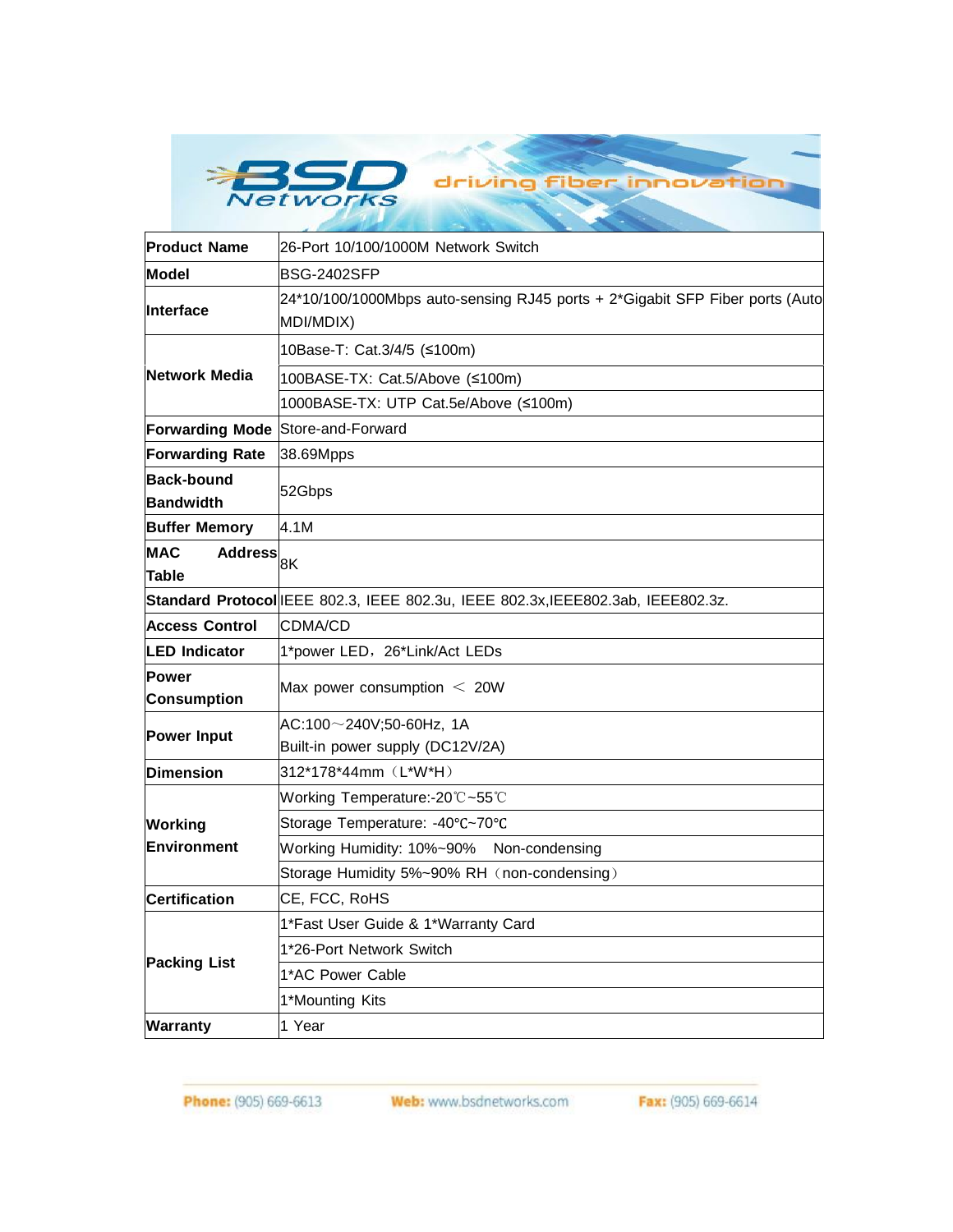

#### **Dimension**



- A. 24\*LINK/ACT LED Indicator for RJ45 Port
- B. PWR LED Indicator
- C. 2\*LINK/ACT LED Indicator for SFP Port
- D. 24\*10/100/1000M RJ45 Ports
- E. 2\*Gigabit Uplink SFP Fiber Ports

Phone: (905) 669-6613